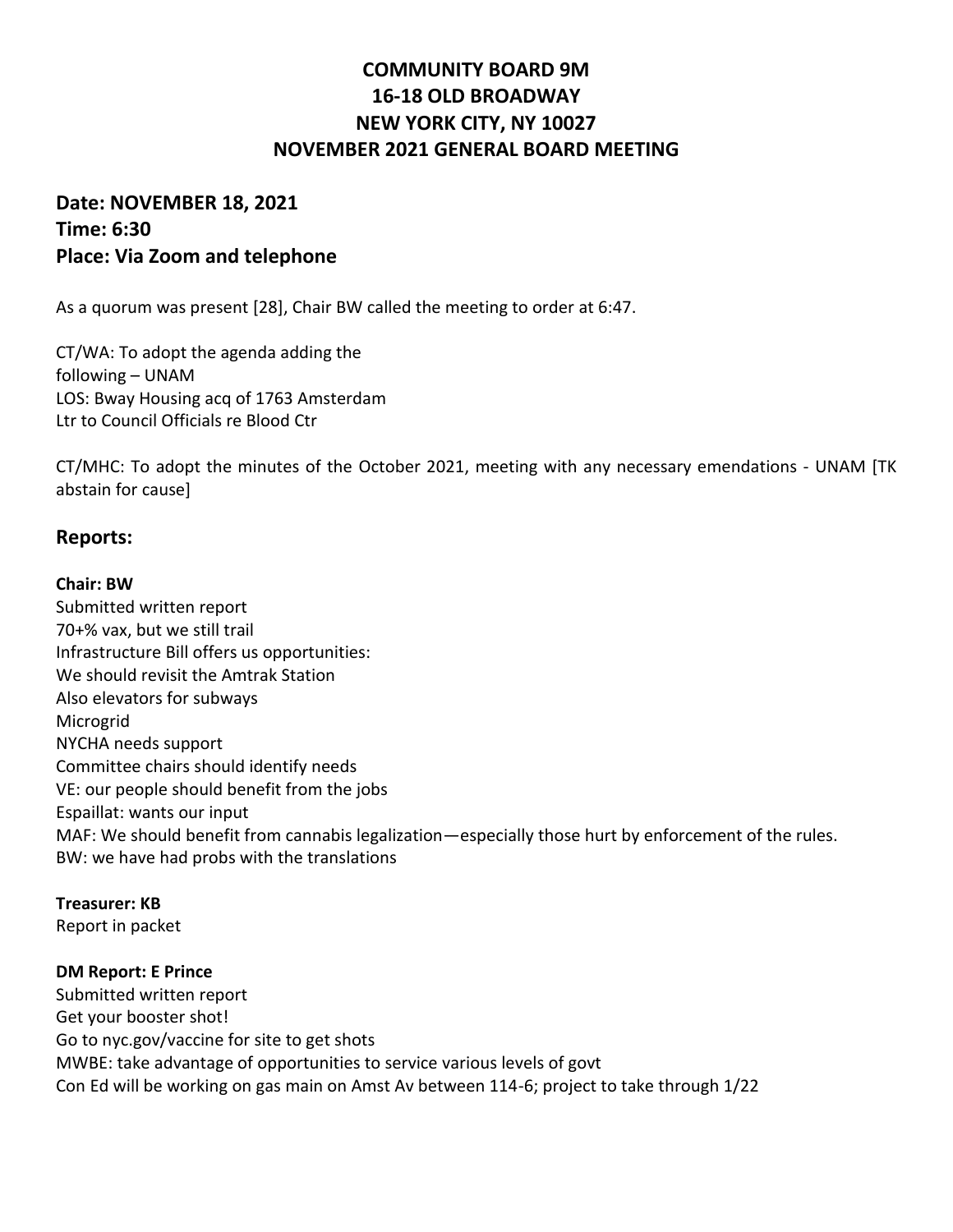#### **WHDC: PWJ**

Submitted written report Highlighted the success of the Uptown Nite Mkt; BP to be Levine supports it for 2022 Announced the Exec Director search MD questioned where the grants monies had gone

### **UMEZ: GMT**

Little to report Reminded people/businesses to apply for grants

## **Public Session:**

### **C Espinosa: Barnard College**

Working on developing tech skills and use of social media Referred to Eco Dev

### **L Bailey: WHEACT**

11/13 develop a policy agenda for 2022 See chat for links; they want our input

### **J Lawrence gave info in the chat room**

**DMB: District 5** Gave info on Brilliant NYC 11/29—reimagine what kids should like Distrib flier

## **Elected Officials**

### **E Cuello for Councilperson M Levine**

Supt/take advantage of Thanksgiving food pantry and turkey distrib BW: Congrats on election to BP

### **C Figueroa for Assemblyperson Jackson**

There will be a cannabis forum= will provide details in newsletter The office is open for constituent services

### **Hannah for Congressperson J Nadler**

Wants share of monies from the infrastructure bill to go to CB9ers Email is in chat 12/7/21 marks end of open enrollment for Medicare. You must make changes before that time.

### **Carmen for Assemblyperson D O'Donnell**

Wished all a Happy Thanksgiving

## **N Norwood for Congressperson A Espaillat**

Wants input from CB9 re the infrastructure benefits/projects Working on COP26 There are \$31.1M in childcare tax benefits